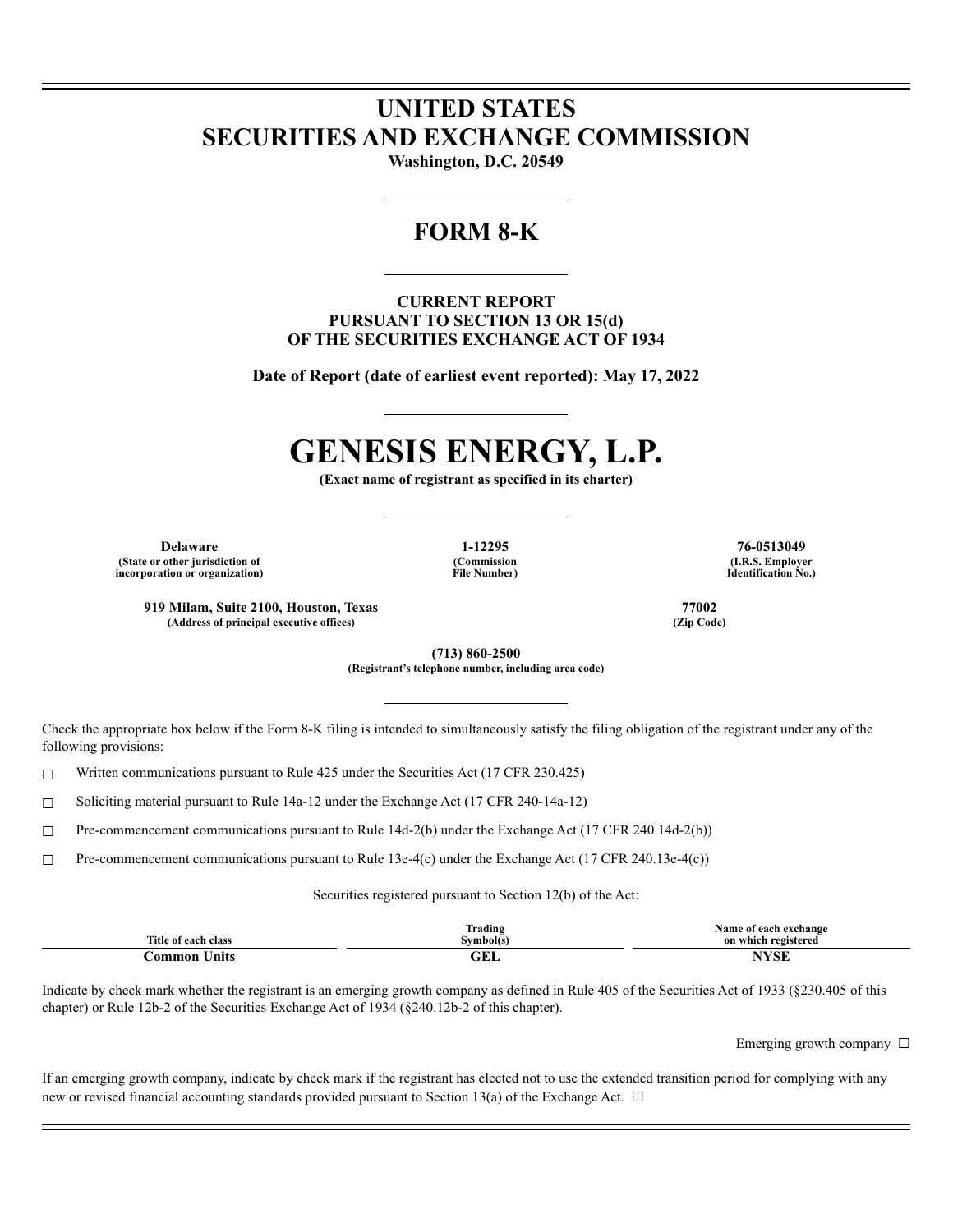#### **Item 1.01 Entry into a Material Definitive Agreement.**

On May 17, 2022 (the "*Effective Date*"), Genesis Energy, L.P. ("*Genesis*"), through its indirect unrestricted subsidiary, GA ORRI, LLC ("*Issuer*"), issued \$425 million principal amount of senior secured notes due 2042 to certain institutional investors (the "*Notes Offering*"), secured by the Issuer's fifty-year limited term overriding royalty interest in substantially all of Genesis' trona mineral leases (the "*ORRI*"). In connection with the Notes Offering, all of the outstanding preferred units of Genesis Alkali Holdings Company, LLC were redeemed and outstanding balances under our Credit Agreement (as defined below) were partially paid down.

On the Effective Date, Genesis entered into the Second Amendment and Consent (the "*Credit Agreement Amendment*") to the Fifth Amended and Restated Credit Agreement (as so amended, the "*Credit Agreement*"), among Genesis, as the borrower, Wells Fargo Bank, National Association, as administrative agent and issuing bank, Bank of America, N.A., as syndication agent, and the lenders and other parties party thereto, which, among other things, permitted the entry into and performance of the transactions and agreements relating to the acquisition of the ORRI by the Issuer and to designate Issuer and its direct parent, GA ORRI Holdings, LLC ("*Holdings*"), as unrestricted subsidiaries under the Credit Agreement. On the Effective Date, Genesis also designated the Issuer and Holdings as unrestricted subsidiaries under the indentures governing the Notes referred to below.

Concurrently with the Notes Offering, certain subsidiaries of Genesis, which own, directly or indirectly, Genesis' trona mineral assets (other than the ORRI), entered into (i) an assumption agreement to guaranty the obligations under the Credit Agreement and (ii) supplemental indentures to guaranty obligations under Genesis's 5.625% senior notes due 2024, 6.50% senior notes due 2025, 6.250% senior notes due 2026, 8.0% senior notes due 2027 and 7.750% senior notes due 2028 (collectively, the "*Notes*").

The foregoing summary is qualified in its entirety by reference to the Credit Agreement. The representations and warranties of Genesis in the Credit Agreement and the Credit Agreement Amendment were made only for purposes of such agreements and as of specific dates and were solely for the benefit of the lenders party thereto. Each of the Credit Agreement and the Credit Agreement Amendment is a contractual document that establishes and governs the legal relations among the parties thereto and is not intended to be a source of factual, business, or operational information about Genesis and its subsidiaries. The representations and warranties made by Genesis in the Credit Agreement and the Credit Agreement Amendment may be subject to standards of materiality applicable to the contracting parties that differ from those applicable to investors. Accordingly, investors and security holders should not rely on such representations and warranties as characterizations of the actual state of facts or circumstances.